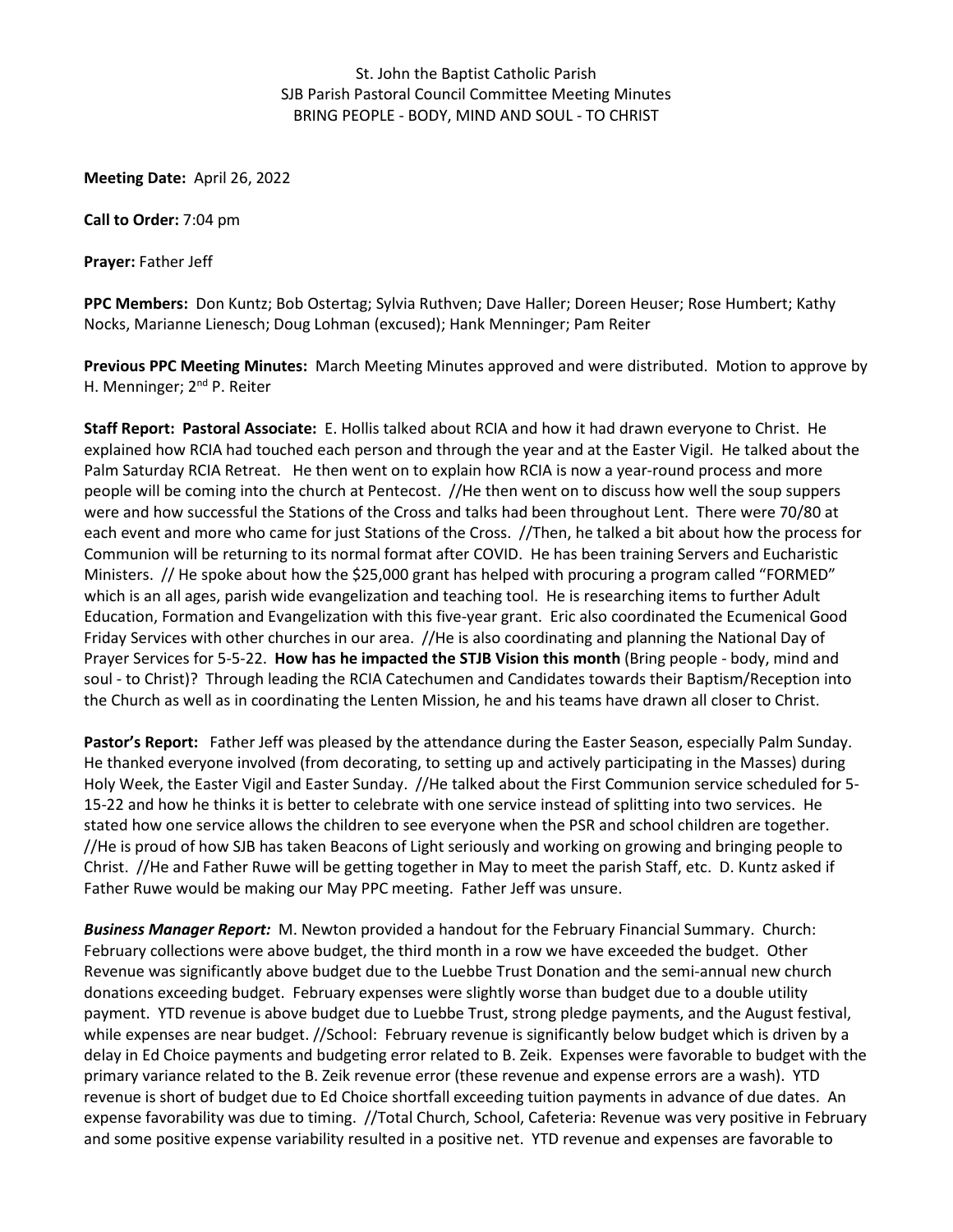## Page 2

Parish Pastoral Council Committee Meeting Minutes 4-26-22 Bring People – Body, Mind and Soul – to Christ

budget. //Statement of Financial Position: The February cash balance increased due primarily to monthly profit., //M. Newton made a \$100K new church bank loan prepayment, using funds from favorable new church payments. // CMA donations are 115% of goal, 18% participation (AOC 109%, 13%). //M. Newton has been doing some restricted liability accounting clean up. //Church: Faulty sound wires were repaired, submersion in Trane control system to deal with church temperature issues. //Building and Grounds: New phone system is almost complete. // School: Nothing to report//Near term activities: Finance: 22/23March reconciliation, Paylocity replacement of Paycor (4/29 payroll), identification of quick pay alternative. //Church: Beacons of Light action items (Inventory Tools), IT security measures. // Building & Grounds: Handicapped parking light, responding to daily work orders, and start of yard work. // School Luebe funds expenditure planning, tracking 22/23 registrations and payments. // Other: Athletic fields project and festival planning. **How has he impacted the STJB Vision this month: (**Bring people - body, mind and soul - to Christ)**?** He has a significant focus on maintaining a financially stable parish through adequate collections and school tuition. He is

also enhancing SJB infrastructure through a more effective phone system and payroll process to allow SJB employees to effectively function as faithful stewards.

*Pastoral Associate:* E. Hollis see his comments above.

*Director of Religious Education:* T. Palmer stated school and preschool telephone lines were ported to Zoom. Fax lines were moved to EFax for both the parish and school. //School adoration began on 3-22. The students enjoyed to experience. The next one will be end of April. //The First Communion Parent meeting has been completed and it was decided that the children will be able to receive both the Body and the Blood at the First Communion. //Near Term Activities: Zoom conversion for classrooms and fire systems will be done during Easter Break. //Good Friday Immaculata trip is planned with Youth and families. Devine Mercy Sunday trip is planned with High School to a Devine Mercy service. This will complete their study on Divine Merch which they have been working on through Lent. Also, having a Lenten toilet paper drive. //*How has she impacted the STJB vision this month: (*Bring People - body, mind and soul - to Christ)? By setting up penance service for the school students to strengthen their relationship with Christ. She began using Lifeteen resources for youth programs. These resources reach the youth where they are and in new and fun ways.  $\frac{1}{s}$  She organized 8<sup>th</sup> grade to lead Stations of the Cross on Friday's during Lent. This allowed the 8<sup>th</sup> grades to connect to the Passion more deeply and also gave them leadership roles that will strengthen the Church of the future.

*School Principal:* Nicole Herrmann reports school enrollment is currently 245. She is working with six more students to possibly enroll next year. //The third Quarter is complete and students are finishing strong in Fourth Quarter. Students were awarded quarterly awards – Jaguar Aware, Sr. Rose Award and P.A.W.S. award. //Students finished the IOWA standardized tests. //Students are attending monthly Adoration and Sacrament of Reconciliation. Students prayed the Stations of the Cross every Friday during Lent. //N. Herrmann has begun a tutoring program for students before/after school using COVID Relief Funds. // Scholastic Book Fair and Right to Read Week were held in March. Future Activities: Working with Vince Woodall from AOC for enrollment, marketing and future planning of school. //She is planning many year-end activities and events. //Spring break was 4-15-22. //End of Year AOC and State Reports are in progress. **How has she impacted the STJB Vision this month:** (bring people - body, mind and soul - to Christ)**?** By recognizing the students' achievements both academically and spiritually. Students were given the opportunity to participate in Adoration and the Sacrament of Reconciliation.

*Music Director:* M. Johnson reports Ash Wednesday attendance had an 88% increase. This will be useful in preparing for Palm Sunday and Easter. //He reported three different microphone inputs had shorts in the cabling and had to have new cable pulled. One included the line for connectivity in Gathering Space. Water was found in the conduit from the gathering space. //He has been getting quotes on different brands of headset microphone used by presiders and deacon. The current brand has had constant flaws and leads to interference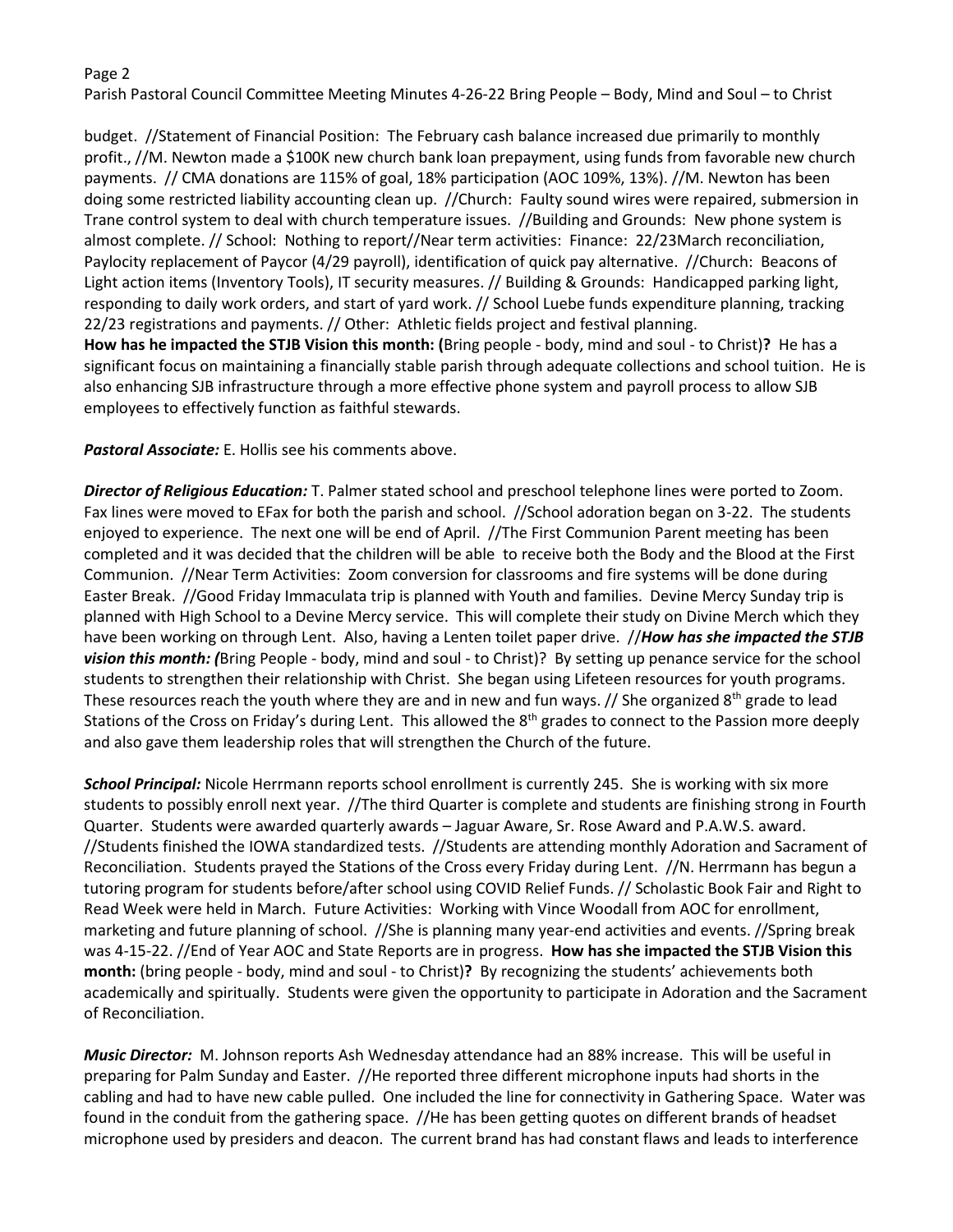## Page 3

Parish Pastoral Council Committee Meeting Minutes 4-26-22 Bring people – Body, Mind and Soul –to Christ

after used for a time. //Parish Lenten Series: He coordinated prayer offering each week that included two versions of Stations of the Cross, Taize' Prayer and the Lenten Reconciliation liturgy. //He was pleased with the crowd sizes and grateful to parish music ministers for their generosity of time and talent. //Near Term activities: Finishing the Parish Lenten Series and final preparation for Holy Week including rehearsals and liturgical environment work. He is also guiding Archdiocesan Music Committee in the process of creating staffing models in the areas of liturgy and music to be used by families of parishes within the Beacons of Light process. **How has he impacted the STJB Vision this month (**Bring people - body, mind and soul - to Christ)**?** In the Lenten Series of 2020, which was cut short, we began something that allows us to journey through Lent together outside of the addition to Sunday Mass. This year we continued that process. The combination of fellowship, prayer, learning, brought to life a sense of community that has certainly enriched his Lenten experience. He looks forward to seeing this custom continue to blossom in future years and draw in even more parishioners

*Parish Life:* P. Reiter stated a Parish Life meeting was held on 4-12. //The lunch group ROMEOs met for lunch with seven men in attendance. // The JULIETs met with 28 in attendance with three new ladies. //The Breakfast Club (open to men and women) met at Bob Evans. Sixteen were in attendance with five new men and three new ladies. //The Parish Life Ministry provided the soups and desserts for the 4-6-22 Lenton Service. Near Term Activities: 5-3 ROMEO's/ 5-26 JULIET's. 6-11 Breadfast Club. The Junk in the Trunk event will be held 6-4 at the Carolina Trace campus. The time will be from 9 am to 1 pm. Set up begins at 8 am. Cleanup by 2 pm. //Yard signs and Decal for time change signs have been purchased. //Selling space will be \$20. The group is hoping the LifeSprings Community church will hold a similar event. They are waiting on a reply. They continue to discuss various fundraiser ideas. They are also looking at a fundraising day at O'Charleys to get 15% of sales. Details will be later. //The Archdiocese is giving congratulatory certificates to married couples celebrating a significant wedding anniversary (25, 40, 50, 60, 65, 70, 75). The group is making a decision as to whether they want to have some type of reception. They will wait until after Father Ruwe has arrived. **How has this group impacted the STJB Vision this month:** (Bring people - body, mind and soul - to Christ)**?** Parish Life's purpose is to develop and host social activities for the gathering of SJB parishioners to grow together as God's family, to celebrate together each other's lives and to promote Christ's love through outreach to the Community and the world.

*Reports from Social Action:* K. Nocks reports SVdP had their yearly retreat. Deacon D. Meyer led the retreat and it was well received by all members. //Feed the Children: A special collection for this ministry was held and they collected more than \$3,200. This will certainly help with this most needed project. // Bountiful Hearts: The March Bountiful Hearts meal was sponsored by the Grimm and Meiners families. There were 59 home deliveries made and 32 neighbors sat down to eat with us. //Hope's Journey: There will be a golf outing on 6- 18. The Social Action committee will donate a gift basket for the raffle. All are welcome. // Community Garden: Planting will begin in spring. // Spanish Mass: Still being held by Father Shine with Deacon Don Meyer. // Transportation: Not receiving many calls, volunteers are ready to help those who need a ride to and from a certain destination. // Stephen Ministry: More advertising being done and a box is located in the church for people who need help. //El Salvador: They are working on a virtual meeting with both parishes.

*Building and Grounds:* It was reported they are mainly getting ready for summer and have decided on a light pole for the handicapped space on side of church.

*Athletic Association:* Father asked about progress on fields. M. Newton stated they met 4-12 with Bayer and Becker to review preliminary drawings. The goal is to get complete enough to take to the city to discuss specific action steps for approval and see if they have to meet with Zoning. //M. Newton discussed officer roles and terms Decided to move to three-year terms instead of two- year beginning with 2021. New by-laws were established. The discussion also included leveraging the applicant pool for PPC for those who might be a good fit for Athletics as well as bring new people into Athletics. //Basketball update: Boys: Angie Knoop wants to come back to coach boys' basketball. Girls: season is over. //Baseball update: Uniforms are being distributed;